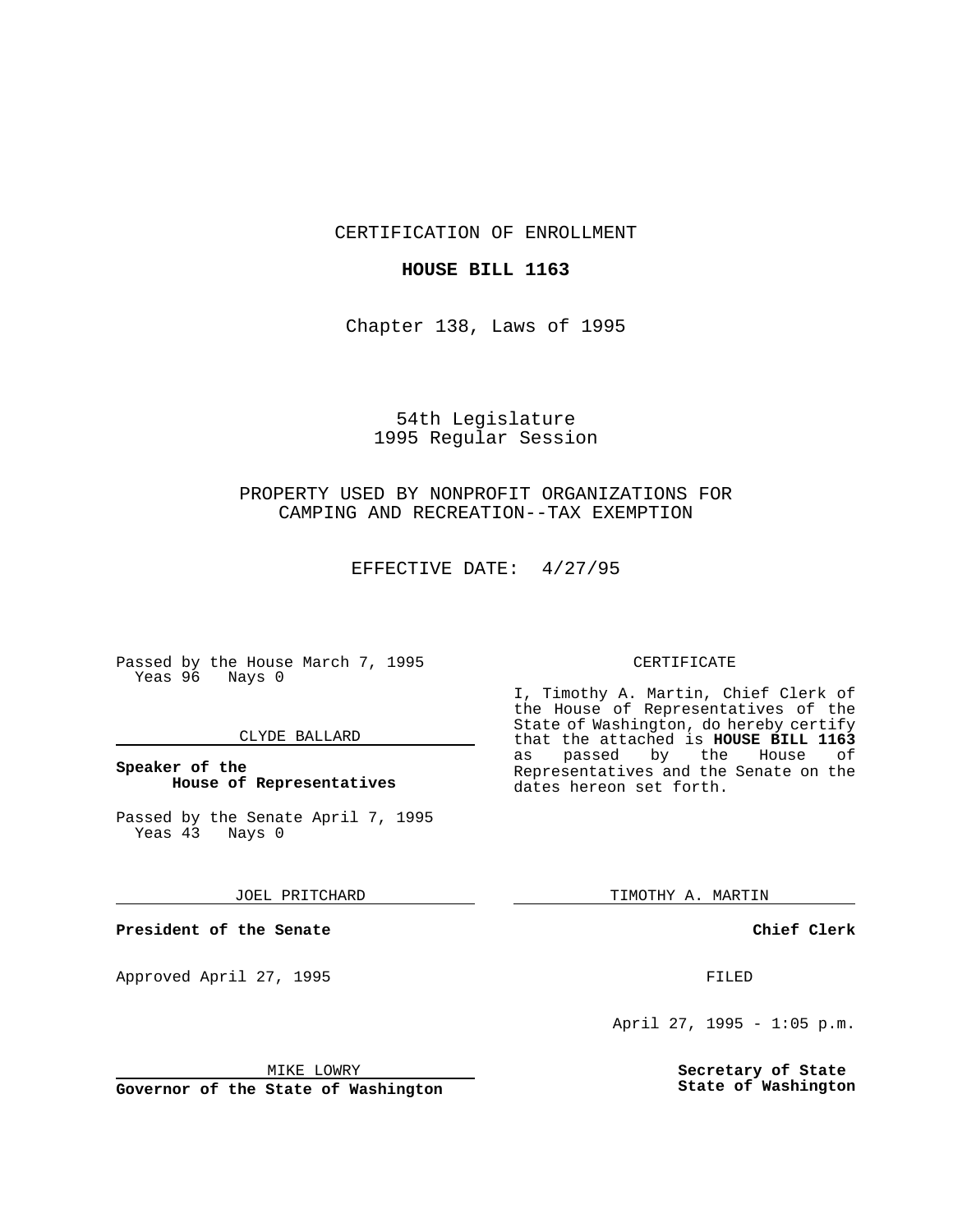## **HOUSE BILL 1163** \_\_\_\_\_\_\_\_\_\_\_\_\_\_\_\_\_\_\_\_\_\_\_\_\_\_\_\_\_\_\_\_\_\_\_\_\_\_\_\_\_\_\_\_\_\_\_

\_\_\_\_\_\_\_\_\_\_\_\_\_\_\_\_\_\_\_\_\_\_\_\_\_\_\_\_\_\_\_\_\_\_\_\_\_\_\_\_\_\_\_\_\_\_\_

Passed Legislature - 1995 Regular Session

#### **State of Washington 54th Legislature 1995 Regular Session**

**By** Representatives Kremen, Goldsmith, Kessler, McMorris, Campbell, Basich, Thompson, Foreman, McMahan, Buck, Cooke, Mielke and Sheahan

Read first time 01/16/95. Referred to Committee on Natural Resources.

 AN ACT Relating to tax exemption of public-owned property used by nonprofit organizations; amending RCW 82.29A.130; and declaring an emergency.

BE IT ENACTED BY THE LEGISLATURE OF THE STATE OF WASHINGTON:

 **Sec. 1.** RCW 82.29A.130 and 1992 c 123 s 2 are each amended to read as follows:

 The following leasehold interests shall be exempt from taxes imposed pursuant to RCW 82.29A.030 and 82.29A.040:

 (1) All leasehold interests constituting a part of the operating properties of any public utility which is assessed and taxed as a public utility pursuant to chapter 84.12 RCW.

 (2) All leasehold interests in facilities owned or used by a school, college or university which leasehold provides housing for students and which is otherwise exempt from taxation under provisions of RCW 84.36.010 and 84.36.050.

 (3) All leasehold interests of subsidized housing where the fee ownership of such property is vested in the government of the United States, or the state of Washington or any political subdivision thereof but only if income qualification exists for such housing.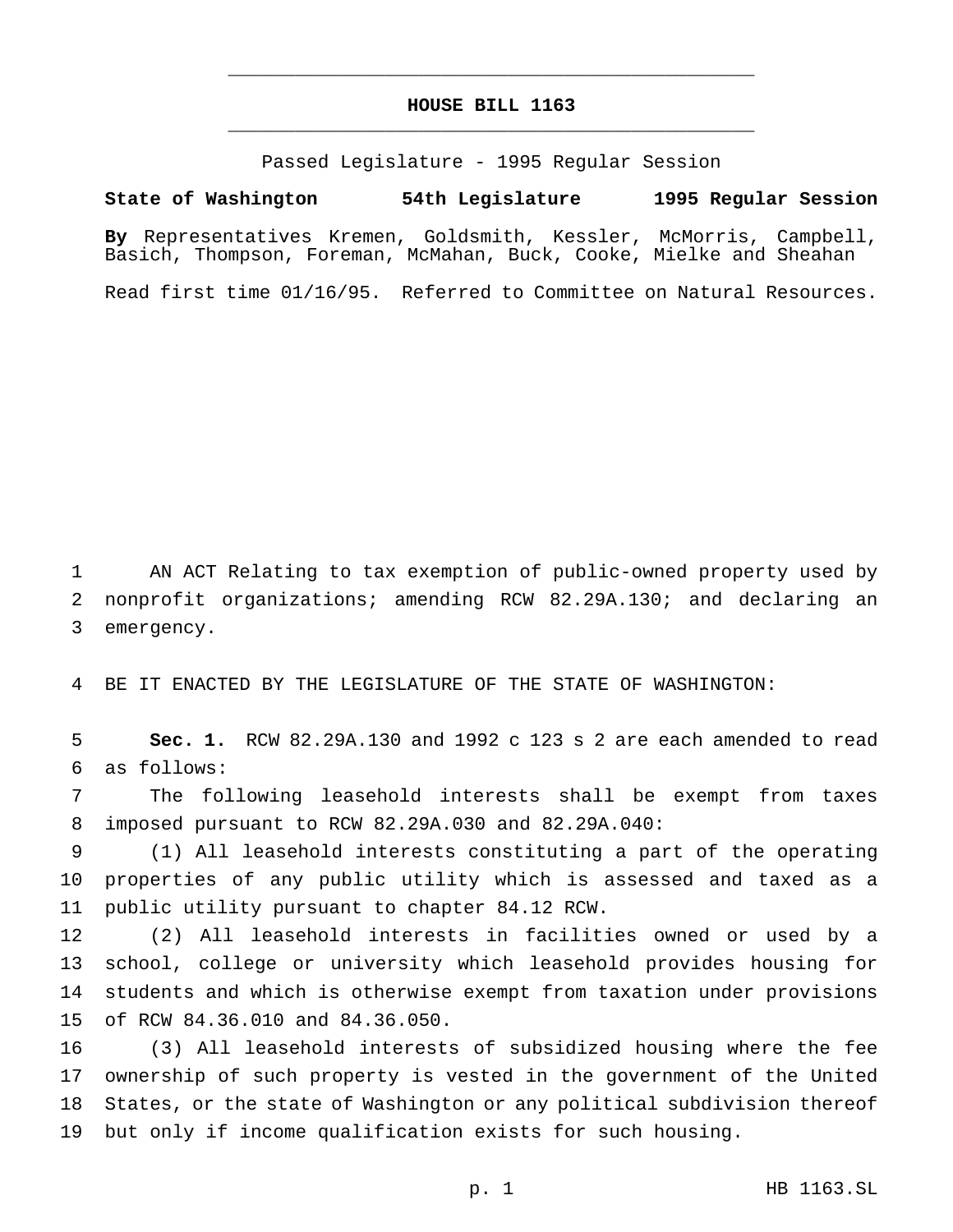(4) All leasehold interests used for fair purposes of a nonprofit fair association that sponsors or conducts a fair or fairs which receive support from revenues collected pursuant to RCW 67.16.100 and allocated by the director of the department of agriculture where the fee ownership of such property is vested in the government of the United States, the state of Washington or any of its political subdivisions: PROVIDED, That this exemption shall not apply to the leasehold interest of any sublessee of such nonprofit fair association if such leasehold interest would be taxable if it were the primary lease.

 (5) All leasehold interests in any property of any public entity used as a residence by an employee of that public entity who is required as a condition of employment to live in the publicly owned property.

 (6) All leasehold interests held by enrolled Indians of lands owned or held by any Indian or Indian tribe where the fee ownership of such property is vested in or held in trust by the United States and which are not subleased to other than to a lessee which would qualify pursuant to this chapter, RCW 84.36.451 and 84.40.175.

 (7) All leasehold interests in any real property of any Indian or Indian tribe, band, or community that is held in trust by the United States or is subject to a restriction against alienation imposed by the United States: PROVIDED, That this exemption shall apply only where it is determined that contract rent paid is greater than or equal to ninety percent of fair market rental, to be determined by the department of revenue using the same criteria used to establish taxable rent in RCW 82.29A.020(2)(b).

 (8) All leasehold interests for which annual taxable rent is less than two hundred fifty dollars per year. For purposes of this subsection leasehold interests held by the same lessee in contiguous properties owned by the same lessor shall be deemed a single leasehold interest.

 (9) All leasehold interests which give use or possession of the leased property for a continuous period of less than thirty days: PROVIDED, That for purposes of this subsection, successive leases or lease renewals giving substantially continuous use of possession of the same property to the same lessee shall be deemed a single leasehold interest: PROVIDED FURTHER, That no leasehold interest shall be deemed to give use or possession for a period of less than thirty days solely